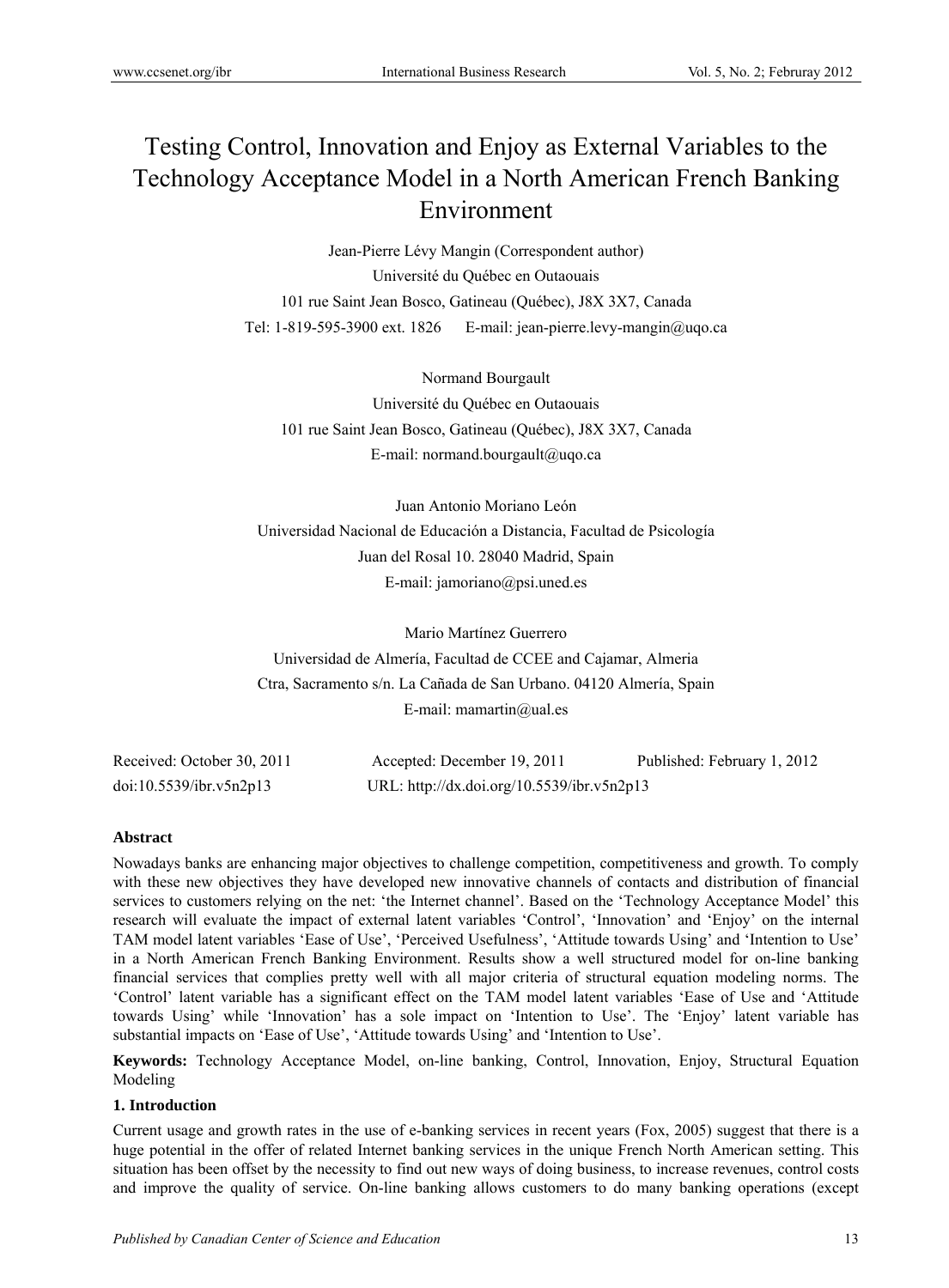perhaps cashing money) through a telecommunication network without leaving one's home or business in a complete virtual environment (Lallmahamood, 2007; Legris, Ingham & Collerette, 2003; Mukherjee & Nath, 2003).

The services offered by Internet banking could include viewing all transactions and all accounts balances in real time, payment of bills, change of money in other currencies, transfers of money, stocks operations, purchase of all kind of insurances, purchase of travel tickets and travel packages, etc. (Ainin, Lim & Wee, 2005; Gerrard & Cunningham, 2003; Polatoglu & Ekin, 2001).

In a virtual environment two major factors should be taken into account when doing business. They are the risk of transactions and the confidence that customers could give to a virtual address. Customers who do not feel confident about a virtual address will not be loyal and will not do business with the bank even if they are satisfied (Lee, Kwon & Schumann, 2005; Gerrard & Cunningham, 2003; Anderson & Srinivasan, 2003).

The purpose of this research is to analyze the adoption of on-line banking services among people of Québec based on the Technology Acceptance Model (TAM) (Davis, 1989; Davis, Bagozzi & Warshaw, 1989, 1992; Mathieson, 1991) and the influence of external latent variables 'Control', 'Innovation' and 'Enjoy' on TAM latent dependent variables 'Ease of Use' (independent), 'Perceived Usefulness', 'Attitude towards Using' and 'Intention of Use'. These external latent variables are very important and many authors think they should be added to the TAM Model; as a matter of fact, we will add them as external variables to the core TAM Model and test them in a North American environment, particularly in the French financial environment.

#### **2. Theoretical Background**

#### *2.1 The TAM Model Latent Variables*

#### 2.1.1 Ease of Use

The latent variable 'Ease of Use' is very important to acceptance of an information system because it is the basis of a system use (Davis et al., 1989). The perceived 'Ease of Use' refers to the degree to which the future user thinks that the system use will be effortless. A difficult system will be perceived as less useful by the user and will probably be abandoned (Davis, 1989).

All researches show evidence of significant effects of 'Ease of Use' perception on 'Intention to Use' directly or indirectly through 'Perceived Usefulness' and 'Attitude towards Using' (Venkatech & Bala, 2008; Wixom & Todd, 2005; Moon & Kim, 2001; Venkatesh & Morris, 2000). 'Ease of Use is a crucial factor for adopting and using services of on line banking (Gounaris & Koritos, 2008; Amin, 2007; Rigopoulos & Askounis, 2007). See hypothesis H1.

#### 2.1.2 Perceived Usefulness

The TAM model is based on the Theory of Reasoned Action (TRA, Ajzen & Fishbein, 1975; Fishbein & Ajzen, 1980), which seeks to explain behaviour and the intention of using technology including those factors that influence the user. The intended behaviour is determined by 'Perceived Usefulness' influenced by the technology 'Ease of Use' and the attitude in using this technology. The 'Perceived Usefulness' is defined as the subjective probability that the user will increase its productivity using a specific application in its work. In turn this application will help them do a better job, more efficiently (Davis et al., 1989). See hypothesis H1.

#### 2.1.3 Attitude towards Using

This latent variable is defined as the individual feeling towards behaviour objectives and realizations, It is a positive or negative feeling' evaluation. Nevertheless the bank customer's attitude towards new bank technologies has been extensively analysed in many researches because they determine which people are more able to adopt new electronic channels (McKechnie, Winklhofer & Ennew, 2006; Al Sukkar & Hassan, 2005). It has been demonstrated that user attitude has a strong, direct and positive effect on the real consumer intentions by using a new system or technology (Bobbitt & Dabholkar, 2001; Dishaw & Strong, 1999; Venkatech & Davis, 1996). In conclusion, customers with a more positive attitude to new technologies will be more motivated to use new bank on line products and financial services (Guerrero, Egea & Gonzalez, 2007). See hypothesis H2.

#### 2.1.4 Intention to Use

The Theory of Reasoned Action (TRA) as well as the TAM model says that the use of technology is determined by the intention to have a particular behaviour, the intention to use a technology. The behaviour to use a technology could be predicted by measuring the intention and other factors influencing the user's behaviour (Davis et al., 1989). In the online banking context some authors confirm that there is a significant relation between 'Intention to Use' and the actual use of banking operations via the Internet (Walker & Johnson, 2006). See hypotheses H3 and H4.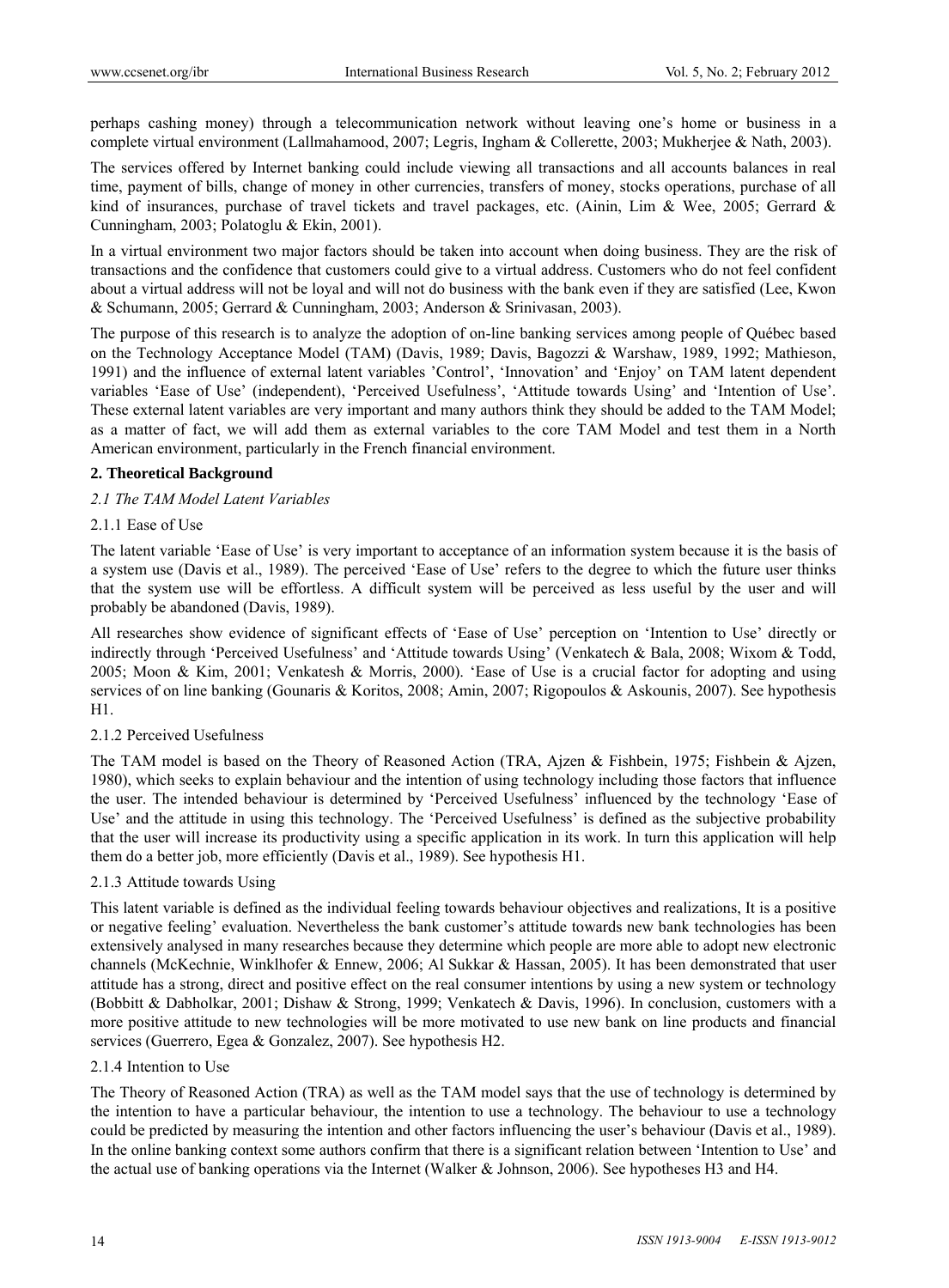#### *2.2 The External Latent Variables to the TAM Model*

#### 2.2.1 Control

Control refers to the availability of resources, opportunities and knowledge to have a specific behaviour (Monsuwé, Dellaerty & Ruyter, 2004), the TAM model does not include the 'Control' latent variable but some authors suggest its inclusion (Venkatesh, 2000). Specifically, the internal control refers to the knowledge and self-efficiency to accomplish a task and the external control refers to the environment. It could be interpreted as availability of technology and necessary resources (including personnel) to perform duties (Taylor & Todd, 1995).

The internal control and self-efficiency is related to the 'Ease of Use' perception because the more you feel comfortable with computer manipulation and on-line banking operations, the higher the efficiency feeling (Dabholkar & Bagozzi, 2002). Bank operations using Internet could be a new difficult and process for many customers. Much like adding or changing some operations keys, this creates discomfort and thoughts that they have lost control on the process (Davis et al., 1989). Other authors have related self-efficiency with the latent variable 'Perceived Usefulness' (Reid & Levy, 2008; Venkatesh & Bala, 2008). See hypothesis H5, H6 and H7.

#### 2.2.2 Enjoy

There is a multitude of empirical evidences on the importance of 'Enjoy' or 'Intrinsic Motivation' applied to the TAM Model (Venkatech & Bala, 2008). The 'Intrinsic Motivation' or 'Enjoy' comes from the experience itself and its consequences; this is more enjoyable because we experience the use of the computer and the technical system that we can control (Monsuwé et al., 2004). This brings to light the utilitarian and hedonic aspects that are considered crucial in the consumer's acceptance of a technology. Some people could be considered as problem solvers while others could be considered as seeking for fantasy, fun and sensorial excitement (Venkatech, 1999). The fun is a very important factor that has shown its influence in using computers and the Internet (Teo, Lim & Lai, 1999). It is related to people's perceived abilities and when these coincide with the perceived challenge, the user develops an intrinsic motivation or fun thus wanting to continue the activity. When the objectives are clear, our resources are at the challenge level and the feedback is immediate. We feel involved in the activity and intrinsically motivated. By the opposite, if the job requests abilities we don't have, work causes anxiety (Moon & Kim, 2001). See hypothesis H8, H10, H11.

#### 2.2.3 Innovation

The most innovating people are those who can use a new technology despite its complexity and risks. Such people will challenge uncertainty. This construct can differentiate people who will use innovation and will be considered as innovators from those who do not. This construct is very stable in describing individuals with little variation in different situations and settings (Robinson, Marshall & Stamps, 2005).

Considering on line bank operations, some authors (Lassar, Manolis & Lassar, 2005) have surprisingly found that general innovation predisposition has a significant negative effect on the use of online banking. These authors explain this finding by stating that Internet banking is not an exciting innovation. See hypothesis H9.

#### **3. Methodology**

#### *3.1 The Questionnaire*

Data for this research stem from a questionnaire handed out to a convenience sample of full time students in a Quebec metropolitan Area University with 225 fully useful responses, including missing data, have been received.

The questionnaire is divided into 48 questions directly related to bank operations made by Internet and 10 general questions related to gender; age; level of education; social and personal questions; questions directly related to using the Internet and general questions related to Internet use and banking services. All respondents are at least 18 years old, have a bank account and make some too many bank operations using the Internet.

#### Insert Table 1 Here

In the table 2 we show the four TAM model latent variables 'Ease of Use', 'Perceived Utility', 'Attitude towards Use' and 'Intention of Use' used in our model as well as the observed variables all measured on a five points Likert Scale ranging from 'not agree at all' to 'completely agree'. The items or observed variables derive in part from a more extended questionnaire; these items have been directly adapted from the referenced literature and from the authors mentioned in the table 2. We used multi-item scales adapted to the suitability of the research, along with the fact that the instrument was translated into French and a prior confirmatory factor analysis was also performed. Some items were deleted on substantive and statistical grounds (Anderson and Gerbing, 1988), as the result only 20 items remained but all very significant for p < 0.000.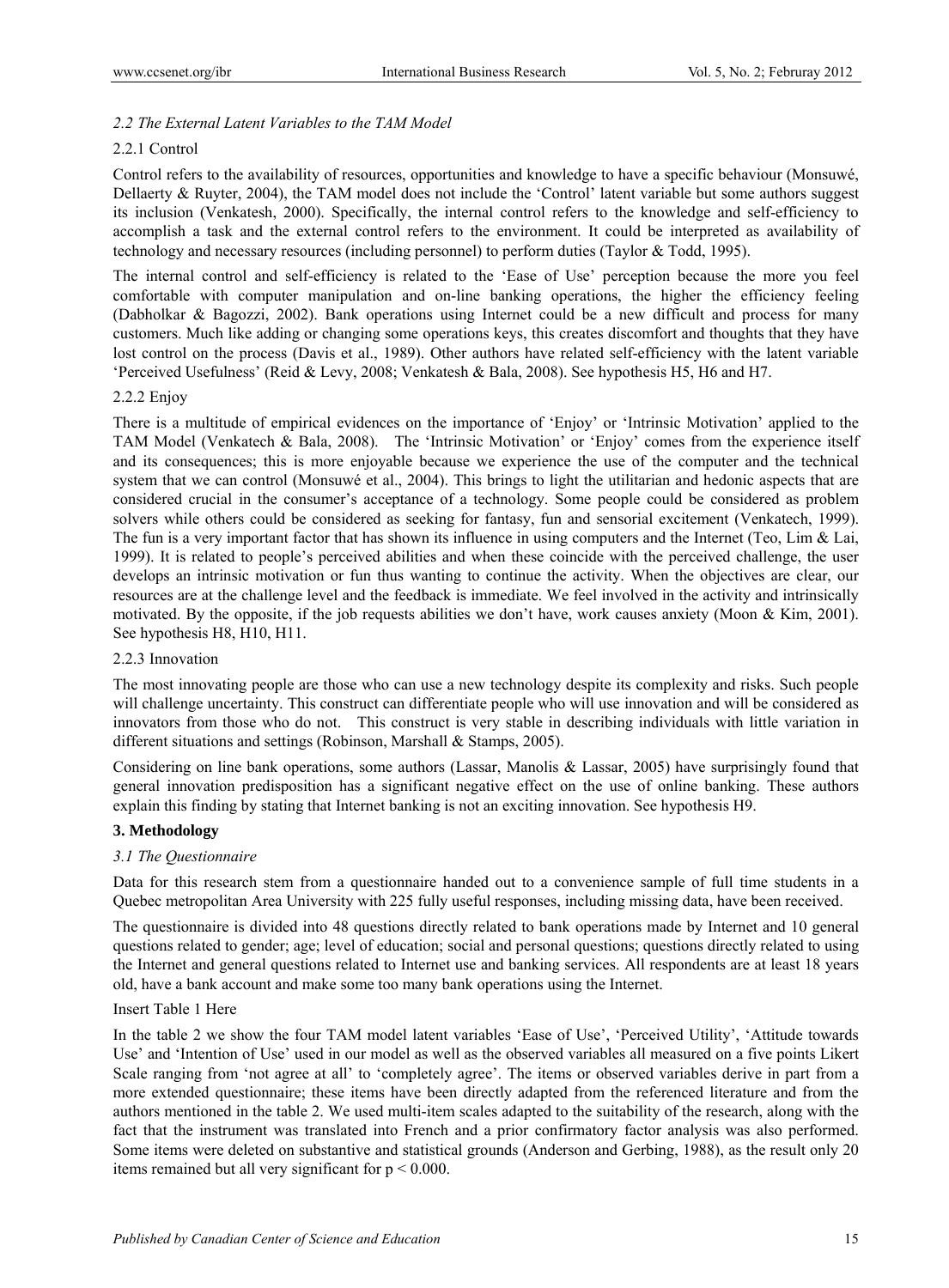#### Insert Table 2 Here

The model is analyzed using Structural Equation Modeling; the original TAM model presents four latent variables, the 'Perceived Usefulness' using the Internet for banking operations, 'Attitude towards Use' of the Internet for banking operations and the 'Intention of use'. Three external latent variables: 'Control', 'Innovation' and 'Enjoy' were added to the model.

#### *3.2 Validation of Scales*

The measurement scales used in this research comply with all psychometric criteria established in the literature; in the TAM model, the latent variable 'Ease of Use' has been measured by three items, 'Perceived Usefulness' by four items, 'Attitude towards Use' by two items and the 'Intention of Use' by three items. As stated before, we had to add three external variables or dimensions, 'Control' measured by three items, 'Innovation' measured by three items and 'Enjoy' (enjoyment of use) measured by two items. Each item was measured on a five points' scale ranging from 'completely disagree' to 'completely agree'. The results obtained for the reliability analysis show that all Cronbach's Alpha for the latent variables are significant (Churchill, 1979) and superior to 0.70, like in table 6.

Before analyzing convergent and discriminant validity we proceeded to perform a confirmatory factor analysis (Table 3) with those latent variables appearing in figure 1. We kept only those loadings superior to 0.60 (except for Q44) (Hair, Anderson, Tatham & Black, 1999; Bagozzi & Baumgartner, 1994; Bagozzi & Yi, 1988).

#### Insert Table 3 Here

Table 4 shows that the confirmatory factor analysis model responds to the major acceptable criteria. Incremental indices CFI and the IFI are superior to 0.90 and the RMSEA is inferior to 0.09, so the model could be considered as significant.

#### Insert Table 4 Here

These tables allow us to confirm that the Critical ratios or Student T tests are very significant for  $p < 0.05$  (t > 1.96) and that there is a significant convergent validity between the observed and the latent variables of the model.

The next stage will evaluate discriminant validity among factors to be sure that each factor (or latent variable) is specifically different of other factors. We can observe in table 5 that correlations between factors should not be superior to an 0.80 value which, is not the case for 'Ease of Use' (EU) and 'Control' (C) 0.903; 'Perceive Usefulness' (PU) and 'Attitude towards Use' (AU) 0.816 as well as on 'Intention of Use' 0.839; 'Attitude towards Use' (AU) and 'Intention to Use' (IU) 0.825. Usually the square root of the average variance extracted (AVE) should not be superior to the correlation between latent variables, thus rendering the correlation between 'Attitude towards Use' (AU) and 'Intention of Use' (0.825) acceptable because it is inferior to the AVE square root 0.915 (Fornell & Larcker, 1981). In conclusion, we can establish that there is substantial suspicion of lack of discriminant validity between 'Ease of Use' and 'Control' (0.761 vs. 0.903) and some between 'Perception Utility' with 'Intention of Use' (0.784 vs. 0.839) and 'Perception Utility' and 'Attitude towards Use' (0.784 vs. 0.816).

#### Insert Table 5 Here

The AVE figures in table 6 represent the extracted variance for each latent variable. They are superior to 0.50, which is usually recommended and accepted (Fornell & Larcker, 1981). The reliability and the Cronbach's alpha are superior to 0.70, which means that the instrument is indeed reliable.

#### Insert Table 6 Here

Traditional criteria were used to analyze the measurement of reliability and validity, Cronbach's alpha values and Average Variance Extracted measures provided evidence of measurement reliability (Fornell & Larcker 1981; Nunnally & Bernstein, 1994). The results indicate a reasonably good fit between the factor model and the observed data, the main fit indices are significant: Chi-square 359.145,  $(df = 149, p<0.000)$ , the Comparative Fit Index (CFI)  $= 0.920$ , the Tucker Lewis Index (TLI) = 0.890 and the RMSEA = 0.079. (See Table 4).

In conclusion we can confirm that once tested, the scales comply with all psychometric properties established in the literature; in the next section, we will present the hypothesis the Model should test.

#### *3.3 The TAM Model*

Many versions of the TAM model have been used in different settings. We will adapt the general model for bank services offered on line. This new technology seems particularly suitable to the Internet operations for banking services (see figure 1). As previously stated we added three external latent variables to the TAM Model: 'Control', 'Innovation' and 'Enjoy'; next, we will test the following set of hypotheses: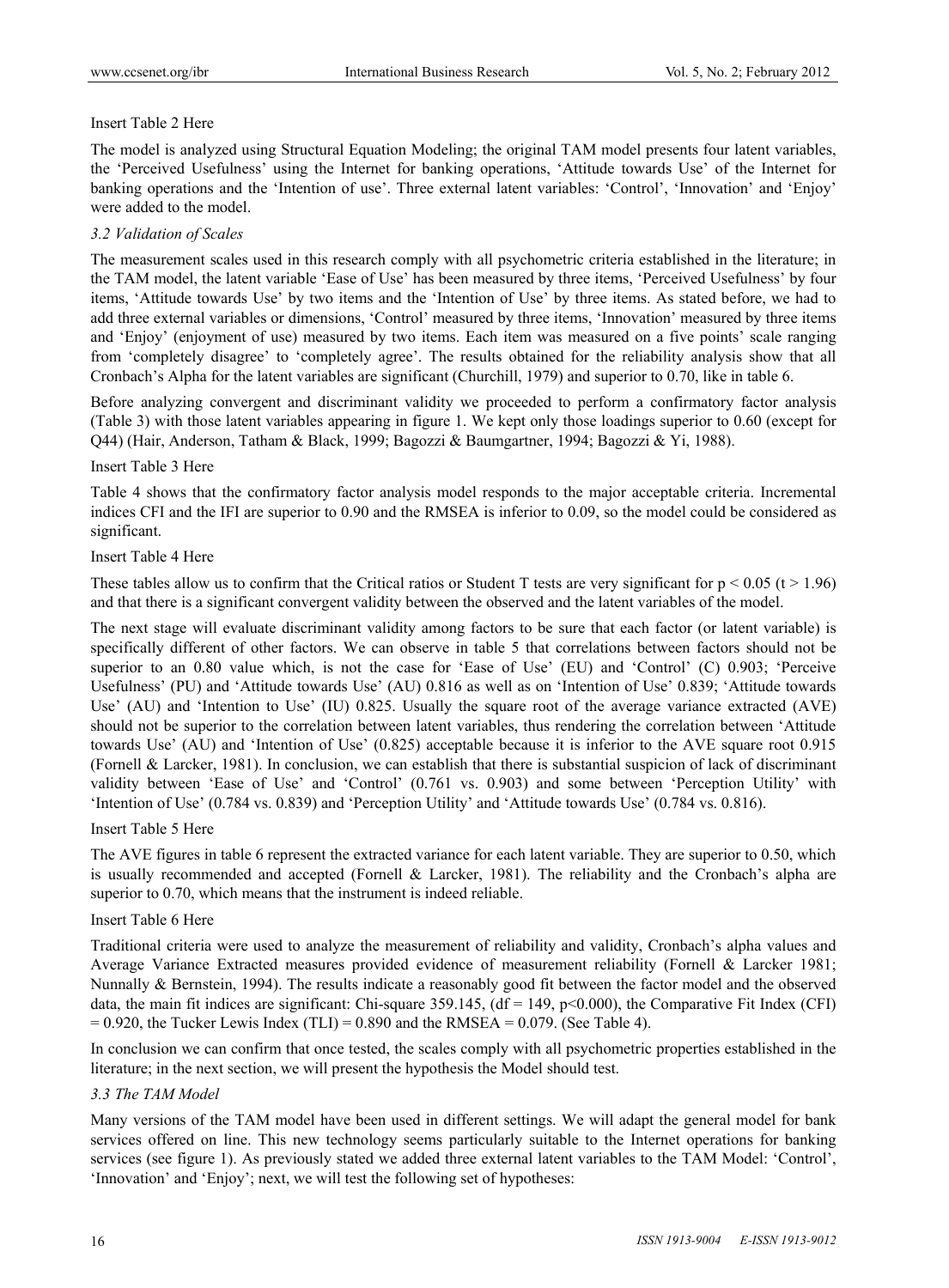3.3.1 Hypotheses Related to the TAM Model

H1. There is a significant positive relationship between the 'Ease of Use' and the 'Perceived Usefulness'.

H2. There is a significant positive relationship between the 'Perceived Usefulness' and 'Attitude towards Using'.

H3. There is a significant positive relationship between the 'Perceived Usefulness' and 'Intention to Use'.

H4. There is a significant positive relationship between 'Attitude towards Using' and 'Intention to Use'.

3.3.2 Hypothesis Involving External Variables

H5. There is a significant positive relationship between 'Control' and 'Ease of Use'.

H6. There is a significant positive relationship between 'Control' and 'Attitude towards Using'.

H7. There is a significant positive relationship between 'Control' and 'Intention to Use'.

H8. There is a significant positive relationship between 'Enjoy' and 'Ease of Use'.

H9. There is a significant positive relationship between 'Innovation' and 'Intention to Use'.

H10. There is a significant positive relationship between 'Enjoy' and 'Attitude towards Using'.

H11. There is a significant positive relationship between 'Enjoy' and 'Intention to Use'.

Insert Figure 1 Here

3.3.3 Results

#### 3.3.3.1 The TAM Structural Model

The TAM structural model applied to online banking services offered in the province of Québec is highly significant. Table 7 shows that the Comparative Fit Index is superior to 0.90 as well as the Incremental Fit Index, the RMSEA is inferior to 0.09 and the confidence interval ranges from highly level of 0.069 to 0.09.

Insert Table 7 Here

The TAM model also has a high predictable capability. All  $R^2$  displayed in Table 8 are superior to 0.50, the prediction strength increases with the introduction of the three external variables; comparing with the TAM basic model, the prediction increases 0.069 for 'Perceived Usefulness', 0.036 for 'Attitude towards Using' and 0.058 for 'Intention to Use'.

Insert Table 8 Here

3.3.3.2 Regression Weights and Measurement Model

Table 9 shows the standardized estimates for all relationships between latent variables in the structural model as well as loadings for all items on latent variables. All standardized regression weights are significant for p<0.05 (Student t or Critical Ratios are  $> 1.96$ ), except for the relationship 'Control'  $\rightarrow$  'Intention to Use'. In figure 2 no relationships have been set up between 'Innovation' and 'Ease of Use', 'Innovation and 'Perceived Usefulness', 'Innovation' and 'Attitude towards Using' because these relations have been tested before and were not significant for  $p<0.05$ .

Insert Table 9 Here

Insert Figure 2 Here

#### **4. Hypotheses Testing and Discussion**

Table 10 shows the result of the hypothesis testing relative to the TAM Model. Hypotheses H1, H2, H3 and H4 are accepted and are perfectly significant and corroborate the nomological structure of the model.

The relationships 'Ease of Use'  $\rightarrow$  'Attitude towards Using' (p=0.219) as well as 'Ease of Use'  $\rightarrow$  'Intention to Use' ( $p=0.858$ ) have not been added because they are not significant to the model for  $p < 0.05$ .

The estimator value between 'Attitude towards Using'  $\rightarrow$  'intention of Use' without the direct relationship through 'Perceived Usefulness' to 'Intention to Use' should be 0.610 (significant for p<0.05) and significantly high in comparison to 0.297 (0.30 in Figure 2) if adding the direct relationship 'Perceived Usefulness'  $\rightarrow$ 'Intention to Use' in the model.

As was said before the only external variable relationship to the TAM model which is not significant is 'Control'  $\rightarrow$ 'Intention to Use'; this hypothesis is rejected, all the others are accepted.

Insert Table 10 Here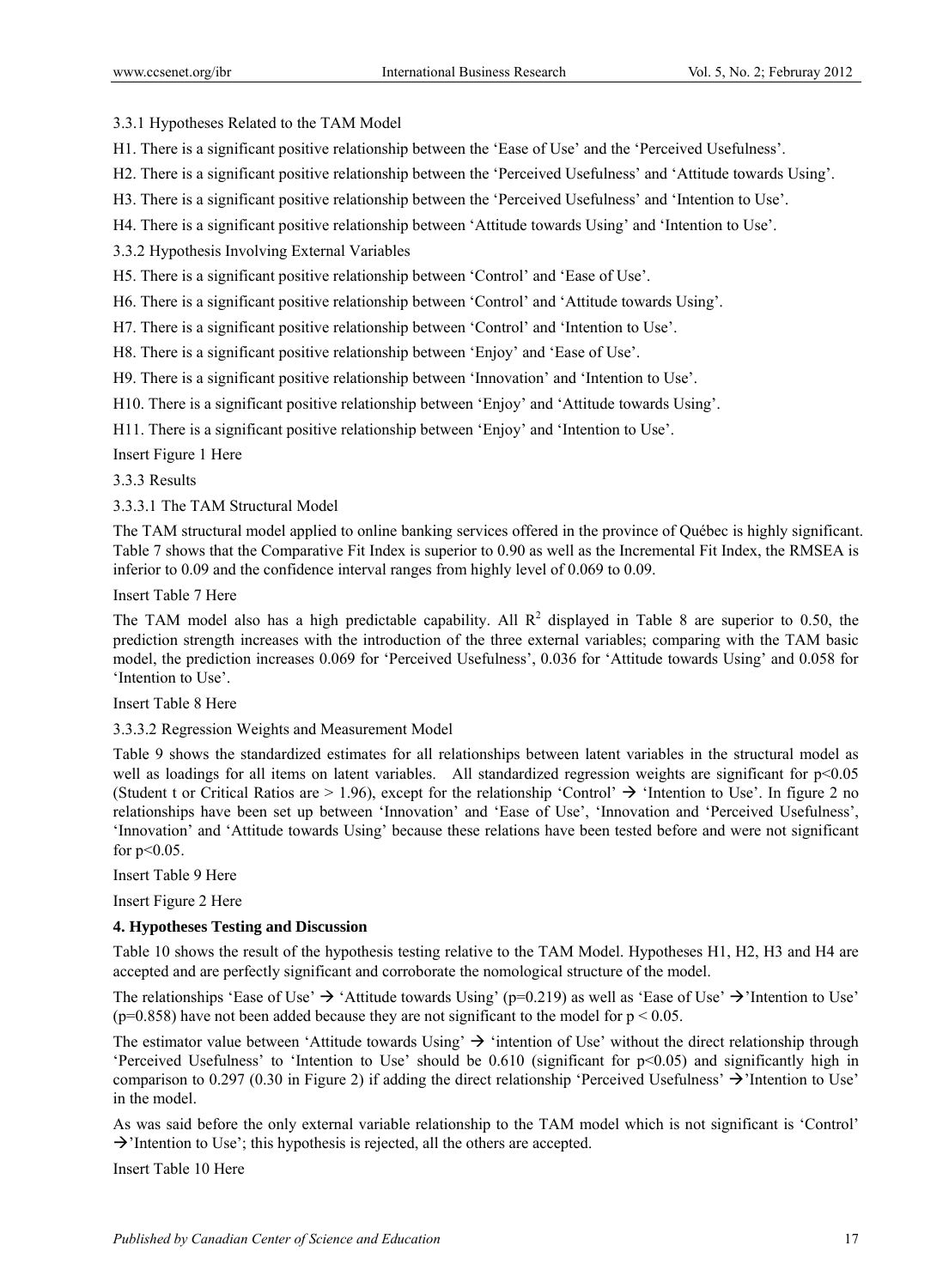Understandably, the 'Control' external variable seems to have the most important impact on 'Ease of Use', but this variable does not have a significant impact on 'intention to Use'. This means that on-line banking use is easy, but it does not imply that customers will use it to buy financial services. There are many reasons for not using on-line banking even among users that control it well (security, confidence, risk, etc.).

The external variable 'Enjoy' reflects more a behaviour than an attitude and the correlation with 'Control' is very high (0.63); the relation between 'Control' and 'Intention to Use' could be indirectly mediating through the variables 'Innovation' or 'Enjoy'. In turn, external Variables 'Innovation' and 'Enjoy' have a substantial and a significant impact on 'Intention to Use' to justify the introduction of these variables in the model. Another major reason to adopt the TAM Model with the three external variables is due to the fact that there is a substantial and significant increase in the model predictability (table 8) for using on line banking.

In conclusion, our model integrates all latent variables of the TAM original Model; they are all very significant and the TAM Model could easily be applied to analyze the adoption of on line banking in a French environment in North America (Davis et al., 1989).

#### *4.1 Limitations*

This research has some limitations; the first one could be the sample selection, which is made up of university students with proven abilities in computer manipulation, banking account(s) experience in the use of on-line banking. These people are very opened to new technologies; they enjoy and in majority prefer to have an Internet connection with their bank. For these reasons they think they have a reasonable control over on-line banking operations in the Internet. It would be interesting to see if similar results would be obtained with other subjects.

#### *4.2 Management Implications*

To attract people and new users to online banking, banks and credit unions should offer a complete selection of financial services based on perceived usefulness and not only with an easy system to manipulate. Banks and credit unions should offer the same utility completing the financial services in Internet at the same level than those they offer at the branch. Banks should differentiate the products they offer from those of their competitors' and this differentiation will not come from technology or product complexity but from innovation and creativity.

A common problem with on line banking is to lose the financial counselling you normally get when going to the bank. For this reason it is important for the user-customer to have an easy access to direct help through special phone numbers for either customer support, chat opportunity, or customer e-mail help and support as well as develop all channels of interaction between branch and its users.

Banks in Canada are trying to start direct communication with their customers through special e-mail accounts they give to their customers; some countries are using Facebook and Twitter as communication channels in both directions for communicating news, offering new products, financial counselling and even the management of customer' complaints. This way of doing things through social networks seems to be much appreciated in some European countries.

#### **5. Conclusion**

The TAM model is strongly supported in a French North American banking (more specifically in Québec), the influence of the 'Perceived usefulness' on 'Attitude towards using' is very strong as well as the 'Attitude towards using' on the 'Intention of use'.

Our findings have significant meaning to encourage population of Québec (and by the way in French Canada) to use the Internet for making all their personal banking operations in a secure, easy and self-efficient way. All Canadian banks or Credit Unions operating in the province of Québec should be encouraged to continue investing and developing services offered via the net and complete the financial services offered by chat, e-mails, telephone, Internet, on line help and all other means enhancing and accelerating communication.

In conclusion to attract customers, banks should offer the same financial services via the Internet that they offer at the branch, this is beneficial for the customer and for the control of bank costs (Wang, Wang, Lin & Tang, 2003).

#### **References**

Agarwal, R., & Prasad, J. (1998). The antecedents and consequents of user perceptions in information technology adoption. *Decision Support Systems*, 22(1), 15-29. http://dx.doi.org/10.1016/S0167-9236(97)00006-7

Ainin, S., Lim, C.H., & Wee, A. (2005). Prospects and Challenges of e-banking in Malaysia. *The Electronic Journal of Information Systems in Developing Countries*, 22(1), 1-11.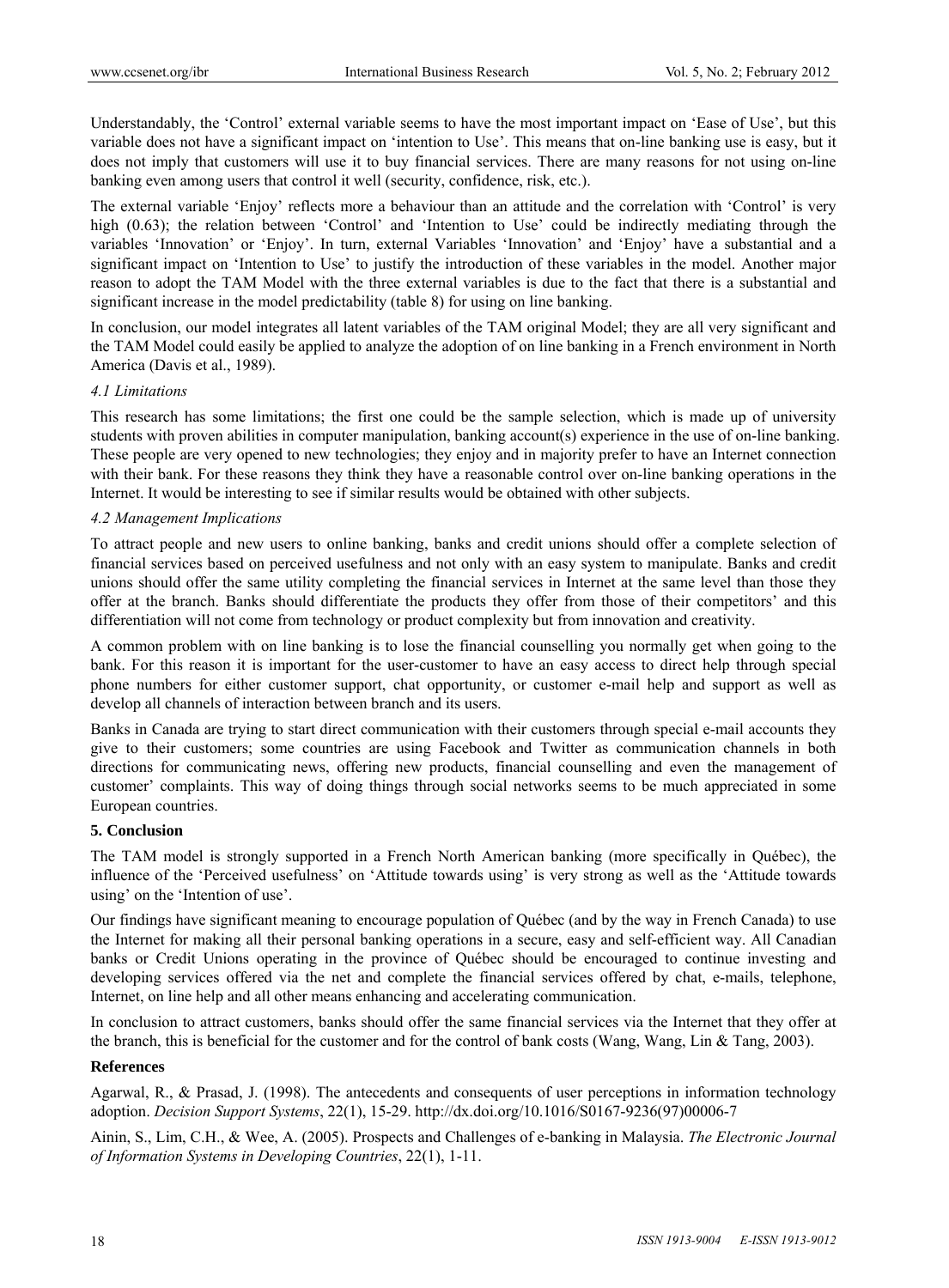Ajzen, I., & Fishbein, M. (1980). *Understanding attitudes and predicting social behavior*. Englewood Cliffs, NJ: Prentice-Hall Inc.

Akinci, S., Aksoy, S., & Atilgan, E. (2004). Adoption of Internet banking among sophisticated consumer segments in an advanced developing country. *The International Journal of Bank Marketing*, 22(2/3), 212-232. http://dx.doi.org/10.1108/02652320410530322

Al Sukkar, A., & Hasan, H. (2005). Toward a model for the acceptance of Internet banking in developing countries. *Information Technology for Development*, 11(4), 381-398. http://dx.doi.org/10.1002/itdj.20026

Amin, H. (2007). Internet banking adoption among young intellectuals. *Journal of Internet Banking and Commerce*, 12(3), 1-14.

Anderson, J. C., & Gerbing, D. W. (1988). Structural equation modeling in practice: a review and recommended two-step approach. *Psychological Bulletin*, 103(3), 411-423. http://dx.doi.org/10.1037/0033-2909.103.3.411

Anderson, R. E., & Srinivasan, S. S. (2003). E-satisfaction and E-Loyalty: A Contingency Framework, *Psychology and Marketing*, 20(2), 123-138. http://dx.doi.org/10.1002/mar.10063

Bagozzi, R. P., & Baumgartner, H. (1994). The evaluation of structural equation models and hypothesis testing. In R. P. Bagozzi (Ed.), *Principles of marketing research*, (pp. 386-424). Cambridge, MA: Basil Blackwell.

Bagozzi, R. P., & Yi, Y. (1988). On the Evaluation of Structural Equation Models, *Journal of the Academy of Marketing Science*, 16 (Spring), 74-94.

Bobbitt, L. M., & Dabholkar, P. A. (2001). Integrating attitudinal theories to understand and predict use of technology-based self-service: The Internet as an illustration. *International Journal of Service Industry Management*, 12(5), 423-450. http://dx.doi.org/10.1108/EUM0000000006092

Brown, I., Hoppe, R., Mugera, P., Newman, P., & Stander, A. (2004). The Impact of National Environment on the Adoption of Internet Banking: Comparing Singapore and South Africa. *Journal of Global Information Management*, 12(2), 1-26. http://dx.doi.org/10.4018/jgim.2004040101

Chan, S.-C., & Lu, M.-t. (2004). Understanding Internet Banking Adoption and Use Behaviour: A Hong Kong Perspective. *Journal of Global Information Management*, 12(3), 21-43. http://dx.doi.org/10.4018/jgim.2004070102

Chau, P. Y. K., & Hu, P. J.-H. (2002). Investigating healthcare professionals' decisions to accept telemedicine technology: an empirical test of competing theories. *Information & Management*, 39(4), 297-311. http://dx.doi.org/10.1016/S0378-7206(01)00098-2

Chen, L. D., Gillenson, M. L., & Sherrell, D. L. (2002). Enticing online consumers: an extended technology acceptance perspective. *Information & Management*, 39(8), 705-719. http://dx.doi.org/10.1016/S0378-7206(01)00127-6

Childers, T. L., Carr, C. L., Peck, J., & Carson, S. (2001). Hedonic and utilitarian motivations for online retail shopping behavior. *Journal of Retailing*, 77(4), 511-535. http://dx.doi.org/10.1016/S0022-4359(01)00056-2

Churchill, G. (1979). A Paradigm for Developing Better Measures of Marketing Constructs. *Journal of Marketing Research*, 16, 64-73.

Dabholkar, P. A., & Bagozzi, R. P. (2002). An Attitudinal Model of Technology-Based Self-Service: Moderating Effects of Consumer Traits and Situational Factors. *Journal of the Academy of Marketing Science*, 30(3), 184-201.

Davis, F. D. (1986). *Technology Acceptance Model for Empirically Testing New End-User Information Systems: Theory and Results*. Unpublished Doctoral Dissertation, Massachusetts Institute of Technology, Boston, MA.

Davis, F. D. (1989). Perceived Usefulness, Perceived Ease of Use and User Acceptance of Information Technology. *MIS Quarterly*, 13(3), (September), 319-340.

Davis, F. D., Bagozzi, R. P., & Warshaw, P. R. (1989). User Acceptance Of Computer Technology: A Comparison Of Two Theoretical Models. *Management Science*, 35(8), 982-1004.

Davis, F. D., Bagozzi, R. P., & Warshaw, P. R. (1992). Extrinsic and Intrinsic Motivation to Use Computers in the Workplace. *Journal of Social Psychology, 22 (14), 1111-1132.* 

Dishaw, M. T., & Strong, D. M. (1999). Extending the technology acceptance model with task–technology fit constructs. *Information & Management*, 36(1), 9-21.

Fishbein, M., & Ajzen, I. (1975). *Belief, Attitude, Intention and Behaviour: An Introduction to Theory and Research*. Reading, MA: Addison-Wesley.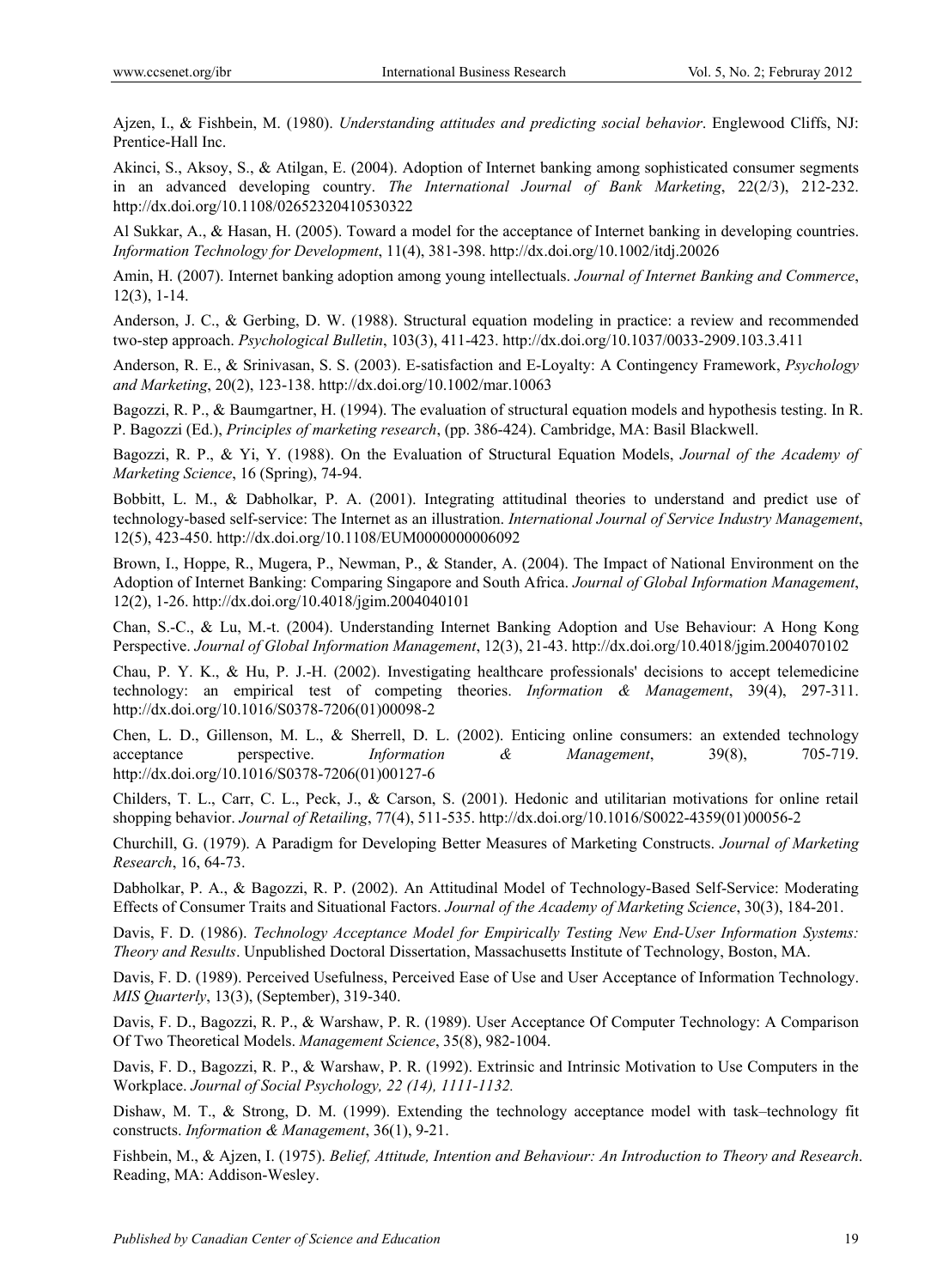Fornell, C., & Larcker, F. D. (1981). Evaluating structural equation models with unobservable variables and measurement error. *Journal of Marketing Research*, 18(1), 39-50.

Fox, S. (2005). The state of online banking: *PEW Internet & American Life Project*.

Gerrard, P., & Cunningham, J. B. (2003). The diffusion of Internet banking among Singapore consumers. *International Journal of Bank Marketing*, 21(1), 16-28. http://dx.doi.org/10.1108/02652320310457776

Gounaris, S., & Koritos, C. (2008). Investigating the drivers of Internet banking adoption decision: A comparison of three alternative frameworks. *International Journal of Bank Marketing*, 26(5), 282-304. http://dx.doi.org/10.1108/02652320810894370

Guerrero, M. M., Egea, J. M. O., & González, M. V. R. (2007). Application of the latent class regression technique to the analysis of Internet use for banking operations in the European Union. *Journal of Business Research*, 2(2), 137-145.

Hair, J. F., Anderson, R., Tatham, R. L., & Black, W. (1999). *Análisis multivariante*. Madrid: Prentice Hall.

Klopping, I. M., & McKinney, E. (2004). Extending the technology acceptance model and the task-technology fit model to consumer e-commerce. *Information Technology, Learning, and Performance Journal*, 22(1), 35-48.

Lallmahamood, M. (2007). An examination of individual's perceived security and privacy of the Internet in Malaysia and the influence of this on their intention to use e-commerce: Using an extension of the Technology Acceptance Model. *Journal of Internet Banking and Commerce, 12*(3), 1-26.

Lassar, W. M., Manolis, C., & Lassar, S. S. (2005). The relationship between consumer innovativeness, personal characteristics, and online banking adoption. *International Journal of Bank Marketing*, 23(2), 179-199. http://dx.doi.org/10.1108/02652320510584403

Lee, E.-J., Kwon, K.-N., & Schumann, D. W. (2005). Segmenting the non-adopter category in the diffusion of Internet banking. *International Journal of Bank Marketing*, 23(5), 414-437. http://dx.doi.org/10.1108/02652320510612483

Legris, P., Ingham, J., & Collerette P. (2003). Why do people use information technology? A critical review of the technology acceptance model, *Information & Management*, 40(3), 191-204. http://dx.doi.org/10.1016/S0378-7206(01)00143-4

Lu, H., & Lin, J. C.-C. (2002). Predicting customer behavior in the market-space: a study of Rayport and Sviokla's framework. *Information & Management*, 40(1), 1-10. http://dx.doi.org/10.1016/S0378-7206(01)00131-8

Mathieson, K. (1991). Predicting user intentions: comparing the technology acceptance model with the theory of planned behavior. *Information Systems Research*, 2(3), 173-191. http://dx.doi.org/10.1287/isre.2.3.173

McKechnie, S., Winklhofer, H., & Ennew, C. (2006). Applying the technology acceptance model to the online retailing of financial services. *International Journal of Retail & Distribution Management*, 34(4/5), 388-410. http://dx.doi.org/10.1108/09590550610660297

Monsuwé, T. P., Dellaert, B. G. C. & Ruyter, K. d. (2004). What drives consumers to shop online? A literature review. *International Journal of Service Industry Management*, 15(1), 102-121. http://dx.doi.org/10.1108/09564230410523358

Moon, J.-W., & Kim, Y.-G. (2001). Extending the TAM for a World-Wide-Web context. *Information & Management*, 38(4), 217-230. http://dx.doi.org/10.1016/S0378-7206(00)00061-6

Morris, M. G., & Venkatesh, V. (2000). Age differences in technology adoption decisions: Implications for a changing work force. *Personnel Psychology*, 53(2), 375-403. http://dx.doi.org/10.1111/j.1744-6570.2000.tb00206.x

Mukherjee, A., & Nath, P. (2003). A model of trust in online relationship banking. *International Journal of Bank Marketing*, 21(1), 5-15. http://dx.doi.org/10.1108/02652320310457767

Nunnally, J. C. & Bernstein, I. H. (1994). *Psychometric theory,* 3e éd. New York: McGraw-Hill.

O'Cass, A., & Fenech, T. (2003). Web retailing adoption: exploring the nature of Internet users Web retailing behaviour. *Journal of Retailing and Consumer Services*, 10(2), 81-94. http://dx.doi.org/10.1016/S0969-6989(02)00004-8

Pavlou, P. A. (2003). Consumer Acceptance of Electronic Commerce: Integrating Trust and Risk with the Technology Acceptance Model. *International Journal of Electronic Commerce*, 7(3), 101 - 134.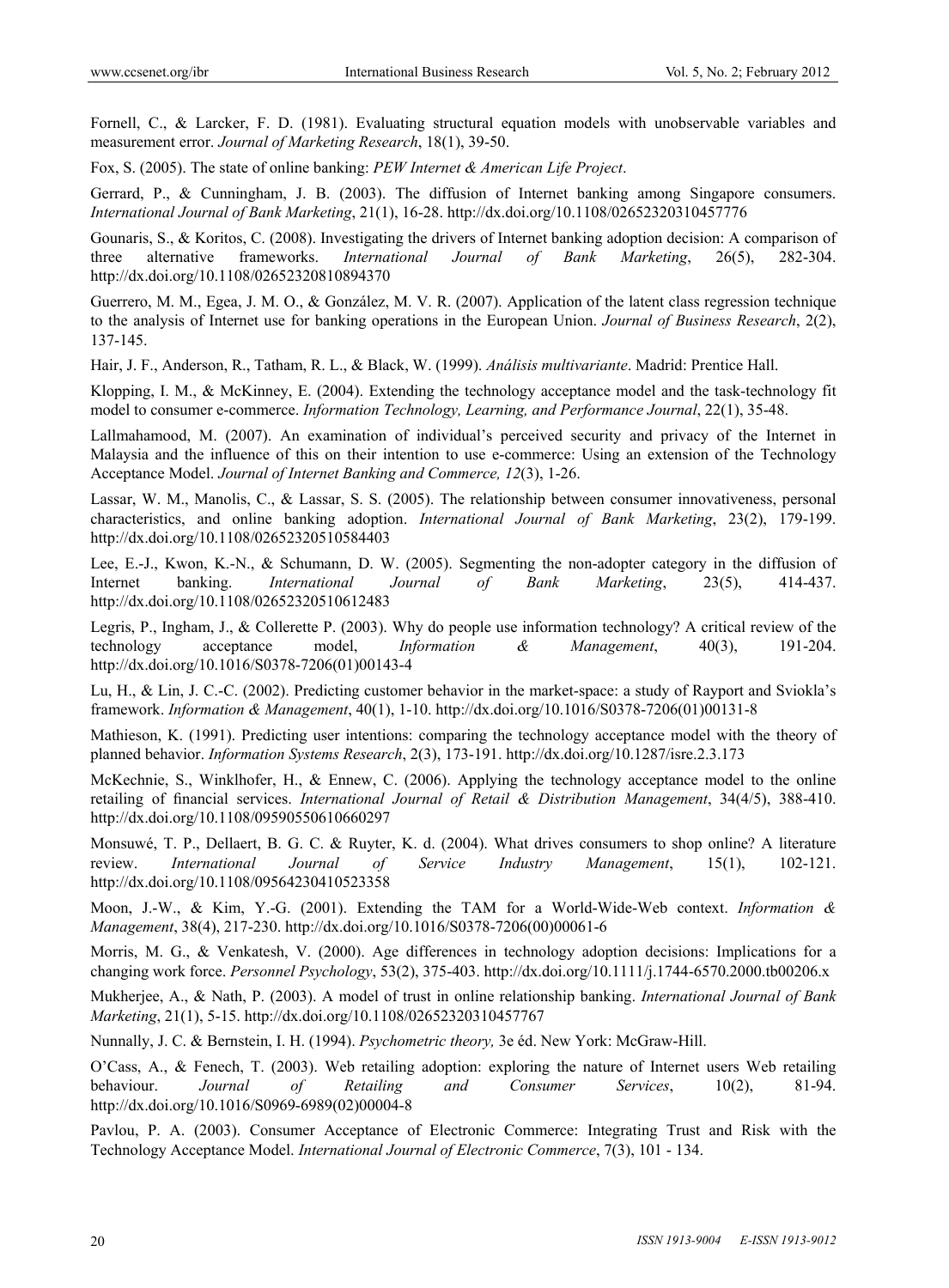Pikkarainen, T., Pikkarainen, K., Karjaluoto, H., & Pahnila, S. (2004). Consumer acceptance of online banking: an extension of the technology acceptance model. *Internet Research: Electronic Networking Applications and Policy*, 14(3), 224-235. http://dx.doi.org/10.1108/10662240410542652

Polatoglu, V. N., & Ekin, S. (2001). An empirical investigation of the Turkish consumers' acceptance of Internet banking services. *International Journal of Bank Marketing*, 19(4/5), 156-165. http://dx.doi.org/10.1108/02652320110392527

Reid, M., & Levy, Y. (2008). Integrating trust and computer self-efficacy with TAM: An empirical assessment of customers' acceptance of banking information systems (BIS) in Jamaica. *Journal of Internet Banking and Commerce*, 12(3), 1-17.

Rigopoulos, G., & Askounis, D. (2007). A TAM framework to evaluate users' perception towards online electronic payments. *Journal of Internet Banking and Commerce*, 12(3), 1-6.

Robinson, L., Marshall, G. W. J., & Stamps, M. B. (2005). Sales force use of technology: antecedents to technology acceptance. *Journal of Business Research*, 58(12), 1623-1631. http://dx.doi.org/10.1016/j.jbusres.2004.07.010

Taylor, S., & Todd, P. (1995). Decomposition and crossover effects in the theory of planned behavior: A study of consumer adoption intentions. *International Journal of Research in Marketing*, 12(2), 137-155. http://dx.doi.org/10.1016/0167-8116(94)00019-K

Teo, T. S. H., Lim, V. K. G., & Lai, R. Y. C. (1999). Intrinsic and extrinsic motivation in Internet usage. *International Journal of Information Management*, 27(1), 25-37.

Venkatesh, V. (1999). Creation of favorable user perceptions: Exploring the role of intrinsic motivation. *MIS Quarterly*, 23(2), 239-260. http://dx.doi.org/10.2307/249753

Venkatesh, V. (2000). Determinants of perceived ease of use: Integrating control, intrinsic motivation, and emotion into the technology acceptance model. *Information Systems Research*, 11(4), 342-365. http://dx.doi.org/10.1287/isre.11.4.342.11872

Venkatesh, V., & Bala, H. (2008). Technology Acceptance Model 3 and a Research Agenda on Interventions. *Decision Sciences*, 39(2), 273-315. http://dx.doi.org/10.1111/j.1540-5915.2008.00192.x

Venkatesh, V., & Davis, F. D. (1996). A model of the antecedents of perceived ease of use: Development and test. *Decision Sciences*, 27(3), 451-481. http://dx.doi.org/10.1111/j.1540-5915.1996.tb01822.x

Venkatesh, V., & Morris, M. G. (2000). Why don't men ever stop to ask for directions? Gender, social influence, and their role in technology acceptance and usage behaviour. *MIS Quarterly*, 24(1), 115-139. http://dx.doi.org/10.2307/3250981

Venkatesh, V., Speier, C., & Morris, M. G. (2002). User acceptance enablers in individual decision making about technology: Toward an integrated model. *Decision Sciences*, 33(2), 297-316. http://dx.doi.org/10.1111/j.1540-5915.2002.tb01646.x

Walker, R. H., & Johnson, L. W. (2006). Why consumers use and do not use technology-enabled services. *Journal of Services Marketing*, 20(2), 125-135. http://dx.doi.org/10.1108/08876040610657057

Wang, Y.-S., Wang, Y.-M., Lin, H.-H., & Tang, T.-I. (2003). Determinants of user acceptance of Internet banking: an empirical study. *International Journal of Service Industry Management*, 14(5), 501-519. http://dx.doi.org/10.1108/09564230310500192

Wixom, B. H., & Todd, P. A. (2005). A theoretical integration of user satisfaction and technology acceptance. *Information Systems Research*, 16(1), 85-102. http://dx.doi.org/10.1287/isre.1050.0042

| <b>Universe</b>            | People using Internet for bank operations                 |  |  |  |
|----------------------------|-----------------------------------------------------------|--|--|--|
| <b>Sample</b>              | People with a bank account using on-line banking services |  |  |  |
| <b>Regional Area</b>       | Ottawa-Gatineau area                                      |  |  |  |
| <b>Data Collect Method</b> | Direct questionnaire                                      |  |  |  |
| <b>Sample Size</b>         | 225 useful questionnaires                                 |  |  |  |
| <b>Collection Period</b>   | September-November 2010                                   |  |  |  |

Table 1. Sample Description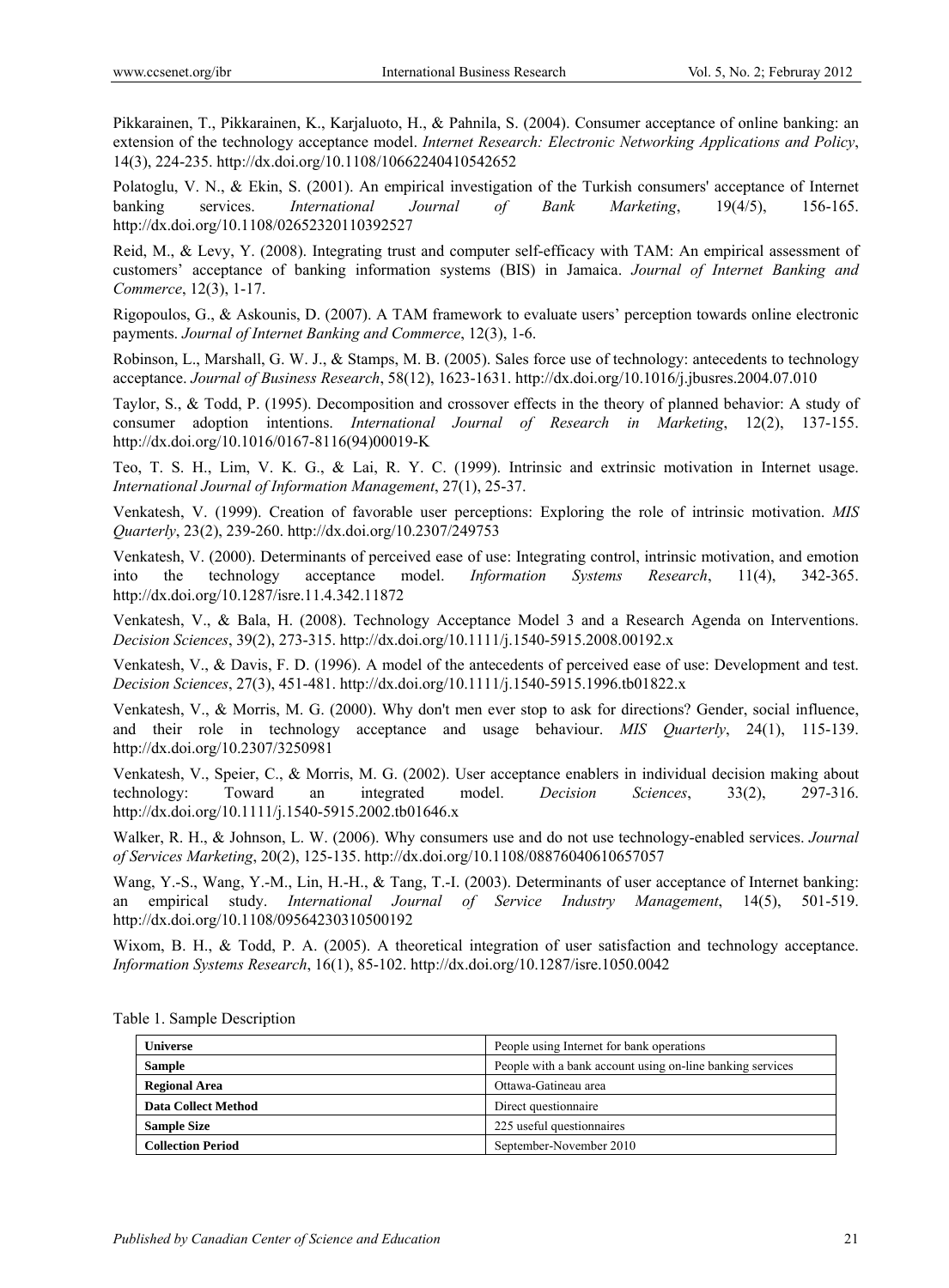## Table 2. Items in the Questionnaire

|                                                      | Items in the questionnaire                                                                                                                                                          |
|------------------------------------------------------|-------------------------------------------------------------------------------------------------------------------------------------------------------------------------------------|
| <b>Items (in French)</b>                             | <b>Adapted from</b>                                                                                                                                                                 |
| <b>Attitude towards using</b>                        |                                                                                                                                                                                     |
| 5. Utiliser les services bancaires par Internet      | (Chau & Hu, 2002; Klopping & McKinney, 2004; Morris & Venkatesh, 2000; O'Cass y Fenech,                                                                                             |
| est une bonne idée.                                  | 2003; Reid & Levy, 2008; Robinson et al., 2005)                                                                                                                                     |
| 6. En général, mon attitude sur l'usage des          | (Lu & Lin, 2002)                                                                                                                                                                    |
| services bancaires par Internet est positive.        |                                                                                                                                                                                     |
| <b>Control</b>                                       |                                                                                                                                                                                     |
| 14. J'ai un bon contrôle des opérations              | (Chau & Hu, 2002)                                                                                                                                                                   |
| bancaires par Internet.                              |                                                                                                                                                                                     |
| 15. J'ai les connaissances informatiques             | (Chau & Hu, 2002; Morris & Venkatesh, 2000; Venkatesh, 2000)                                                                                                                        |
| nécessaires pour utiliser les services               |                                                                                                                                                                                     |
| bancaires par Internet.                              |                                                                                                                                                                                     |
| 16. J'ai les connaissances financières               | (Chau & Hu, 2002; Morris & Venkatesh, 2000; Venkatesh, 2000)                                                                                                                        |
| nécessaires pour utiliser les services               |                                                                                                                                                                                     |
| bancaires par Internet.                              |                                                                                                                                                                                     |
| <b>Enjoy/pleasure (Intrinsic Motivation)</b>         |                                                                                                                                                                                     |
| 22. L'usage des services bancaires par               | (Childers, Carr, Peck & Carson, 2001; Pikkarainen, Pikkarainen, Karjaluoto & Pahnila, 2004;                                                                                         |
| Internet est amusant.                                | Venkatesh, 2000; Venkatesh, Speier & Morris, 2002)                                                                                                                                  |
| 23. L'usage des services .bancaires par              | (O'Cass & Fenech, 2003; Pikkarainen, et al., 2004; Venkatesh, 2000; Venkatesh & Bala, 2008;                                                                                         |
| Internet est agréable.                               | Venkatesh, et al., 2002)                                                                                                                                                            |
| <b>Ease of Use</b>                                   |                                                                                                                                                                                     |
| 24. Il est facile que les services bancaires         | (Agarwal & Prasad, 1998; Chan & Lu, 2004; Chen, Gillenson y Sherrell, 2002; Davis, 1989;                                                                                            |
| fassent ce que je désire qu'ils fassent.             | Pikkarainen, et al., 2004; Robinson, Marshall & Stamps, 2005; Venkatesh, 2000; Venkatesh &                                                                                          |
|                                                      | Bala, 2008; Venkatesh & Davis, 1996, 2000; Venkatesh & Morris, 2000; Venkatesh, et al.,                                                                                             |
|                                                      | 2002)                                                                                                                                                                               |
| 25. Les services bancaires par Internet sont         | (Agarwal & Prasad, 1998; Chen, et al., 2002; Davis, 1989; Pavlou, 2003; Pikkarainen,<br>Pikkarainen, et al., 2004; Reid & Levy, 2008; Robinson, Marshall & Stamps, 2005; Venkatesh, |
| clairs et compréhensibles.                           | 2000; Venkatesh & Bala, 2008; Venkatesh & Davis, 1996, 2000; Venkatesh & Morris, 2000;                                                                                              |
|                                                      | Venkatesh, et al., 2002; Wang, et al., 2003)                                                                                                                                        |
| 26. Les services bancaires par Internet sont         | (Brown, et al., 2004; Chan & Lu, 2004; Chen, et al., 2002; Davis, 1989; O'Cass & Fenech,                                                                                            |
| d'un usage facile.                                   | 2003; Pavlou, 2003; Pikkarainen, et al., 2004; Robinson, et al., 2005; Venkatesh & Bala, 2008;                                                                                      |
|                                                      | Venkatesh & Davis, 1996, 2000; Venkatesh & Morris, 2000; Venkatesh, et al., 2002; Wang, et                                                                                          |
|                                                      | al., 2003)                                                                                                                                                                          |
| <b>Intention to use</b>                              |                                                                                                                                                                                     |
| 31. Si j'avais accès aux services bancaires          | (Agarwal & Prasad, 1998; Chen, et al, 2002; Pavlou, 2003; Robinson, et al., 2005; Venkatesh,                                                                                        |
| par Internet je les utiliserais.                     | 2000; Venkatesh & Davis, 1996, 2000; Venkatesh & Morris, 2000; Venkatesh, et al., 2002;                                                                                             |
|                                                      | Wang, et al., 2003)                                                                                                                                                                 |
| 32. Je veux utiliser les services bancaires par      | (Agarwal & Prasad, 1998)                                                                                                                                                            |
| plutôt<br>d'effectuer<br>Internet<br>que<br>mes      |                                                                                                                                                                                     |
| opérations au comptoir de la banque.                 |                                                                                                                                                                                     |
| l'intention<br>33.<br>J'ai<br>l'avenir<br>dans       | (Chau & Hu, 2002; Lu & Lin, 2002; Pavlou, 2003; Reid & Levy, 2008; Wang, et al., 2003)                                                                                              |
| d'augmenter<br>mon usage<br>des<br>services          |                                                                                                                                                                                     |
| bancaires par Internet.                              |                                                                                                                                                                                     |
| <b>Innovation</b>                                    |                                                                                                                                                                                     |
| 42. Mes amis et mes camarades de travail me          | (Lassar, Manolis & Lassar, 2005; O'Cass & Fenech, 2003)                                                                                                                             |
| considèrent comme une bonne source                   |                                                                                                                                                                                     |
| d'information et de conseils pour Internet.          |                                                                                                                                                                                     |
| 43 Mes amis et mes camarades de travail me           | (Lassar, et al., 2005; O'Cass & Fenech, 2003)                                                                                                                                       |
| demandent des conseils sur Internet et les           |                                                                                                                                                                                     |
| pages web à visiter.                                 |                                                                                                                                                                                     |
| Habituellement <i>j'aime</i><br>essayer<br>44.<br>de | (Agarwal & Prasad, 1998; Robinson, et al., 2005)                                                                                                                                    |
| nouveaux produits.                                   |                                                                                                                                                                                     |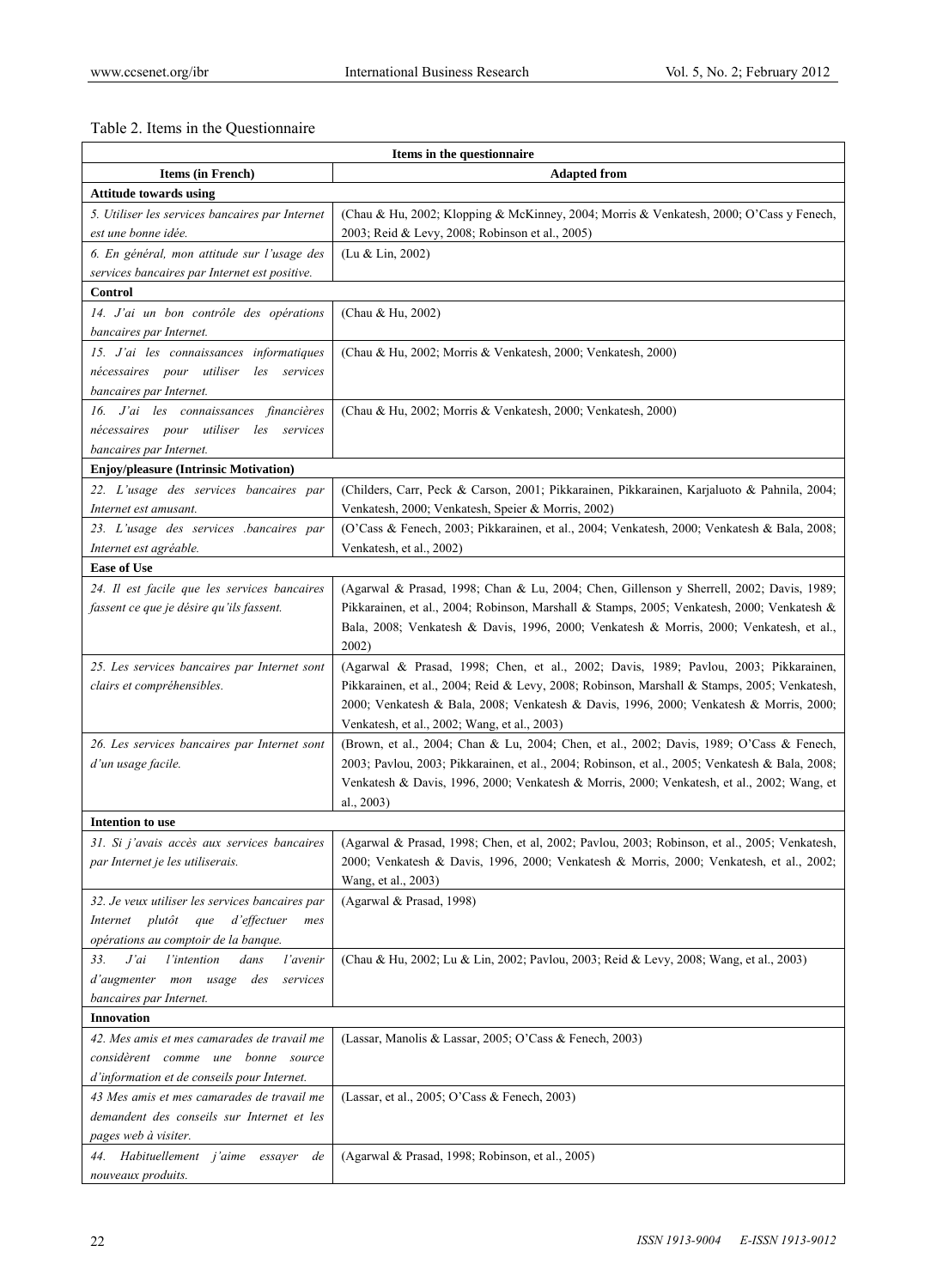| <b>Perceived Usefulness</b>                 |                                                                                             |
|---------------------------------------------|---------------------------------------------------------------------------------------------|
| 45. Effectuer des opérations bancaires par  | (Chen, et al., 2002; Davis, 1989)                                                           |
| Internet permet d'économiser du temps.      |                                                                                             |
| 46. Je trouve que les services bancaires    | (Brown, et al., 2004; Chau & Hu, 2002; Chen, Gillenson & Sherrell, 2002; Davis, 1989;       |
| offerts sur Internet sont utiles.           | Klopping & McKinney, 2004; O'Cass & Fenech, 2003; Pavlou, 2003; Reid & Levy, 2008;          |
|                                             | Robinson, et al., 2005; Venkatesh, 2000; Venkatesh & Bala, 2008; Venkatesh and Davis, 1996, |
|                                             | 2000; Venkatesh & Morris, 2000; Venkatesh, et al., 2002; Wang, et al., 2003)                |
| 47. Les services bancaires par Internet me  | (Agarwal & Prasad, 1998; Brown et al., 2004; Chan & Lu, 2004; Chau & Hu, 2002; Chen,        |
| permettent de gérer mes finances plus       | Gillenson & Sherrell, 2002; Davis, 1989; O'Cass & Fenech, 2003; Pikkarainen, et al., 2004;  |
| efficacement.                               | Reid & Levy, 2008; Robinson, et al., 2005; Venkatesh, 2000; Venkatesh & Bala, 2008;         |
|                                             | Venkatesh & Davis, 2000; Venkatesh & Morris, 2000; Venkatesh, et al., 2002)                 |
| 48. La plupart des opérations bancaires que | (Akinci, Aksoy & Atilgan, 2004)                                                             |
| j'ai besoin d'effectuer sont disponibles en |                                                                                             |
| services bancaires par Internet.            |                                                                                             |

Table 3. Standardized Regression Weights for the Confirmatory Model

|                                                                                |                                  | Estimate | S.E. | C.R.   | p   |
|--------------------------------------------------------------------------------|----------------------------------|----------|------|--------|-----|
| Q45 SBI permet économiser temps                                                | <--- Perceived Utility           | 0.782    |      |        |     |
| Q46 Je trouve SBI utiles                                                       | <--- Perceived Utility           | 0.898    | .096 | 14.535 | *** |
| Q47_SBI_permet_gérer_finances_personnelles_efficacement <--- Perceived Utility |                                  | 0.770    | .127 | 12.137 | *** |
| Q6 Attitude positive sur SBI                                                   | <--- Attitude towars use         | 0.931    |      |        |     |
| Q5 SBI bonne idée                                                              | <--- Attitude towars use         | 0.902    | .044 | 20.614 | *** |
| Q31 Si avais accès aux SBI je les utiliserais                                  | $\leq$ --- Intention of use      | 0.751    |      |        |     |
| Q32_Veut_utiliser_SBI_plutôt_que_comptoir                                      | <--- Intention of use            | 0.776    | .094 | 11.306 | *** |
| Q33_Intention_augmenter_usage_SBI                                              | $\leq$ --- Intention of use      | 0.789    | .092 | 11.531 | *** |
| Q26 Usage facile                                                               | $\leftarrow$ --- Easiness of Use | 0.776    | .101 | 10.036 | *** |
| Q25 SBI clairs compréhensibles                                                 | <--- Easiness of Use             | 0.830    | .099 | 11.083 | *** |
| Q24 Usage SBI fait ce que je veux pour moi                                     | $\leftarrow$ --- Easiness of Use | 0.711    |      |        |     |
| Q16 Ai connaissances financières pour SBI                                      | $\leftarrow$ -- Control          | 0.720    | .101 | 10.554 | *** |
| Q15 Ai connaissances informatiques pour SBI                                    | $\leftarrow$ -- Control          | 0.707    | .085 | 10.330 | *** |
| Q14_Bon_contrôle_des_opérations_SBI                                            | <--- Control                     | 0.769    |      |        |     |
| Q42 Suis source information conseil pour Internet                              | <--- Innovation                  | 0.858    |      |        |     |
| Q43 Amis me demandent conseil pour Internet                                    | <--- Innovation                  | 0.851    | .109 | 9.709  | *** |
| Q44 J aime essayer nouveaux produits                                           | <--- Innovation                  | 0.489    | .075 | 6.865  | *** |
| Q23 Usage SBI agréable                                                         | $\leftarrow$ --- Enjoy           | 0.952    |      |        |     |
| Q22 Usage SBI amusant                                                          | $\leftarrow$ --- Enjoy           | 0.743    | .077 | 11.752 | *** |
| Q48_Plupart_opérations_bancaires_SBI_disponibles                               | <--- Perceived Utility           | 0.660    | .112 | 10.073 | *** |

## Table 4. Confirmatory Model Fit

|         | Chi-Square   Degrees of Freedom   Probability |       | NFI | <b>IFI</b>              | CFI | <b>RMSEA</b> |
|---------|-----------------------------------------------|-------|-----|-------------------------|-----|--------------|
| 359.145 | .49                                           | 0.000 |     | $0.876$   0.924   0.922 |     | 0.079        |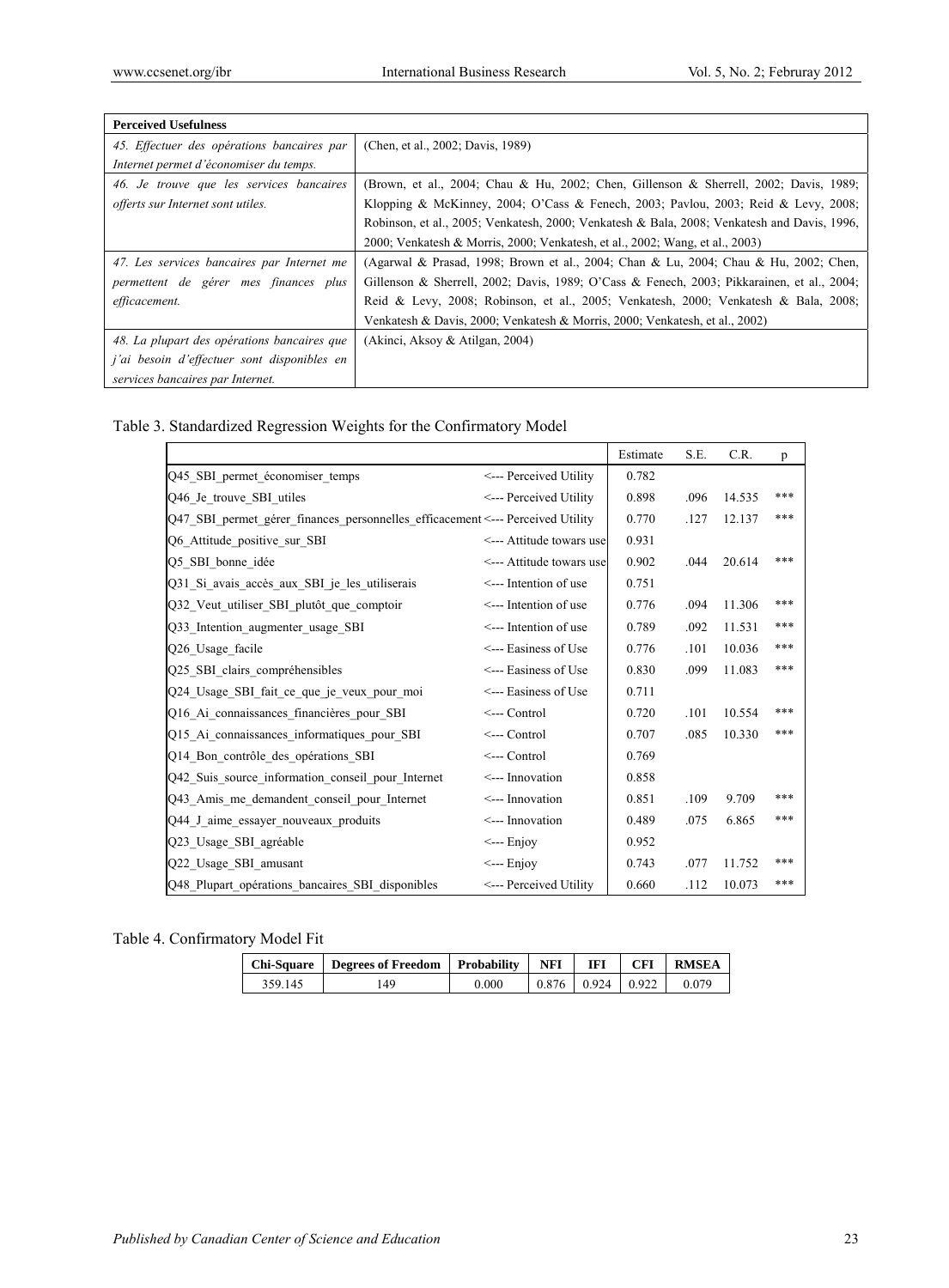| <b>Latent Variables</b> | EU                     | PU                        | AU                          | IU                      | C       |                   | E            |
|-------------------------|------------------------|---------------------------|-----------------------------|-------------------------|---------|-------------------|--------------|
|                         | <b>Easiness of Use</b> | <b>Perception Utility</b> | <b>Attitude towards Use</b> | <b>Intention of Use</b> | Control | <b>Innovation</b> | <b>Enjoy</b> |
| EU                      | 0.761                  |                           |                             |                         |         |                   |              |
| PU                      | 0.691                  | 0.784                     |                             |                         |         |                   |              |
| AU                      | 0.654                  | 0.816                     | 0.915                       |                         |         |                   |              |
| IU                      | 0.650                  | 0.839                     | 0.825                       | 0.772                   |         |                   |              |
| C                       | 0.903                  | 0.703                     | 0.732                       | 0.652                   | 0.732   |                   |              |
|                         | 0.290                  | 0.256                     | 0.191                       | 0.315                   | 0.345   | 0.752             |              |
| E                       | 0.638                  | 0.630                     | 0.699                       | 0.760                   | 0.637   | 0.227             | 0.853        |

### Table 5. Correlation between Latent Variables for the TAM Model. In Diagonal the AVE Square Roots

Table 6. Reliability Measures and Average Extracted Variance

| <b>Latent Variables</b> | <b>Cronbach's Alpha</b> | <b>Reliability</b> | <b>AVE</b> |
|-------------------------|-------------------------|--------------------|------------|
| EU                      | 0.795                   | 0.805              | 0.580      |
| PU                      | 0.846                   | 0.862              | 0.615      |
| AU                      | 0.795                   | 0.918              | 0.839      |
| IU                      | 0.818                   | 0.816              | 0.596      |
|                         | 0.781                   | 0.776              | 0.536      |
|                         | 0.766                   | 0.788              | 0.566      |
|                         | 0.819                   | 0.841              | 0.728      |

Table 7. Fit Indices for the TAM Model with External Variables

|         | Chi-Square   Degrees of Freedom   Probability   NFI |       | IFI                       | CFI. | TLI | RMSEA |
|---------|-----------------------------------------------------|-------|---------------------------|------|-----|-------|
| 375.736 | 56                                                  | 0.000 | $0.870$ 0.920 0.918 0.889 |      |     | 0.079 |

Table 8. Capability of Prediction for the Basic TAM Model Versus the TAM Model with External Variables

| Latent Variables                                         | Ease of Use | <b>Perceived Usefulness</b> | <b>Attitude towards Using</b> | Intention to Use |
|----------------------------------------------------------|-------------|-----------------------------|-------------------------------|------------------|
| $R2$ for the TAM Model with the three external variables | 0.876       | 0.564                       | 0.727                         | 0.821            |
| $R2$ for the basic TAM Model without external variables  |             | 0.495                       | 0.691                         | 0.763            |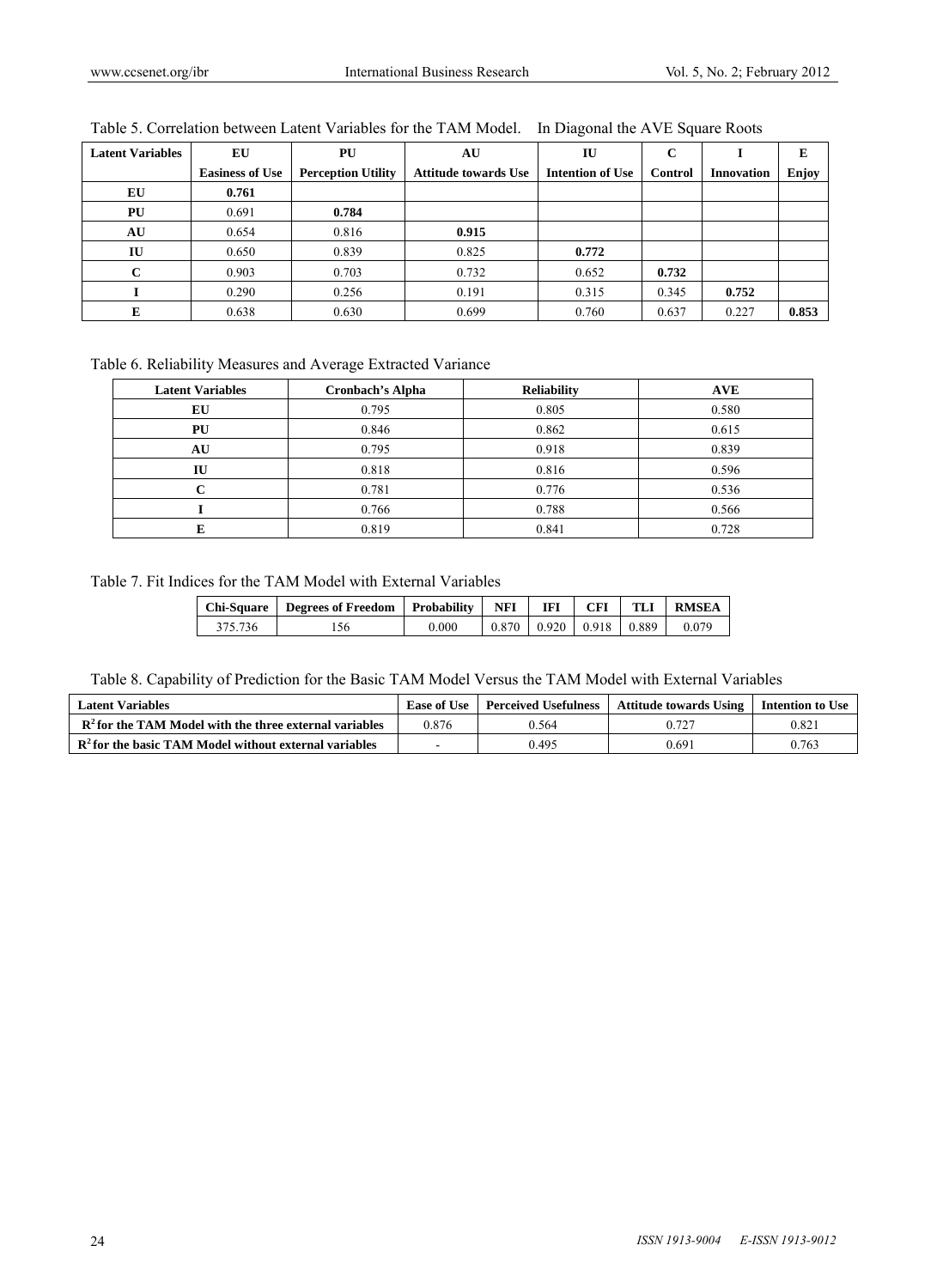|                                                                                   |                             | Estimate | S.E. | C.R.     | p    |
|-----------------------------------------------------------------------------------|-----------------------------|----------|------|----------|------|
| Ease of Use                                                                       | <--- Control                | .786     | .104 | 7.587    | ***  |
| Ease of Use                                                                       | $\leftarrow$ Enjoy          | .214     | .060 | 2.781    | .005 |
| Perceived Usefulness                                                              | <--- Ease of Use            | .751     | .062 | 8.928    | ***  |
| Attitude towards use                                                              | <--- Perceived Usefulness   | .543     | .131 | 6.884    | ***  |
| Attitude towards use                                                              | <--- Control                | .156     | .105 | 1.813    | .070 |
| Attitude towards use                                                              | $\leftarrow$ Enjoy          | .273     | .065 | 4.059    | ***  |
| Intention to use                                                                  | <--- Attitude towards use   | .297     | .105 | 2.664    | .008 |
| Intention to use                                                                  | <--- Control                | $-142$   | .111 | $-1.476$ | .140 |
| Intention to use                                                                  | <--- Perceived Usefulness   | .466     | .169 | 4.323    | ***  |
| Intention to use                                                                  | $\leftarrow$ -- Enjoy       | .342     | .075 | 4.079    | ***  |
| Intention to use                                                                  | <--- Innovation             | .118     | .044 | 2.164    | .030 |
| Q45 SBI permet économiser temps                                                   | <--- Perceived Usefulness   | .787     |      |          |      |
| Q46_Je_trouve_SBI_utiles                                                          | <--- Perceived Usefulness   | .897     | .094 | 14.615   | ***  |
| Q47_SBI_permet_gérer_finances_personnelles_efficacement <--- Perceived Usefulness |                             | .768     | .126 | 12.158   | ***  |
| Q6 Attitude positive sur SBI                                                      | <--- Attitude towards use   | .932     |      |          |      |
| Q5 SBI bonne idée                                                                 | <--- Attitude towards use   | .903     | .045 | 20.223   | ***  |
| Q31 Si avais accès aux SBI je les utiliserais                                     | $\leq$ --- Intention to use | .898     |      |          |      |
| Q32_Veux_utiliser_SBI_plutôt_que_comptoir                                         | <--- Intention to use       | .747     | .095 | 11.102   | ***  |
| Q33_Intention_augmenter_usage_SBI                                                 | <--- Intention to use       | .771     | .094 | 11.325   | ***  |
| Q26_Usage_facile                                                                  | <--- Ease of Use            | .785     | .094 | 10.021   | ***  |
| Q25_SBI_clairs_compréhensibles                                                    | <--- Ease of Use            | .708     | .091 | 11.106   | ***  |
| Q24_Usage_SBI_fait_ce_que_je_veux_pour_moi                                        | <--- Ease of Use            | .783     |      |          |      |
| Q16_Ai_connaissances_financières_pour_SBI                                         | <--- Control                | .730     | .105 | 10.505   | ***  |
| Q15 Ai connaissances informatiques pour SBI                                       | <--- Control                | .735     | .089 | 10.292   | ***  |
| Q14_Bon_contrôle_des_opérations_SBI                                               | $\leftarrow$ Control        | .721     |      |          |      |
| Q42_Suis_source_information_conseil_pour_Internet                                 | <--- Innovation             | .758     |      |          |      |
| Q43_Amis_me_demandent_conseil_pour_Internet                                       | <--- Innovation             | .865     | .108 | 9.624    | ***  |
| Q44_J_aime_essayer_nouveaux_produits                                              | <--- Innovation             | .845     | .075 | 6.779    | ***  |
| Q23_Usage_SBI_agréable                                                            | $\leftarrow$ -- Enjoy       | .951     |      |          |      |
| Q22_Usage_SBI_amusant                                                             | $\leftarrow$ -- Enjoy       | .744     | .078 | 11.660   | ***  |
| Q48_Plupart_opérations_bancaires_SBI_disponibles                                  | <--- Perceived Usefulness   | .659     | .111 | 10.102   | ***  |

### Table 9. Standardized Regression Weights with Standard Errors. Student T and Probability for the TAM Model

Table 10. Hypothesis Tested and Acceptation

| H1             | Ease of Use $\rightarrow$ Perceived Usefulness            | 075     | accepted |
|----------------|-----------------------------------------------------------|---------|----------|
| H2             | Perceived Usefulness $\rightarrow$ Attitude towards Using | 0.54    | accepted |
| H <sub>3</sub> | Perceived Usefulness $\rightarrow$ Intention to Use       | 0.47    | accepted |
| H4             | Attitude towards Using $\rightarrow$ Intention to Use     | 0.30    | accepted |
| H <sub>5</sub> | Control $\rightarrow$ Ease of Use                         | 0.79    | accepted |
| H6             | Control $\rightarrow$ Attitude towards Using              | 0.16    | accepted |
| H7             | Control $\rightarrow$ Intention to Use                    | $-0.14$ | rejected |
| H8             | Enjoy $\rightarrow$ Ease of Use                           | 0.21    | accepted |
| H <sup>9</sup> | Innovation $\rightarrow$ Intention to Use                 | 0.12    | accepted |
| H10            | Enjoy $\rightarrow$ Attitude towards Using                | 0.28    | accepted |
| H11            | Enjoy $\rightarrow$ Intention to Use                      | 0.34    | accepted |